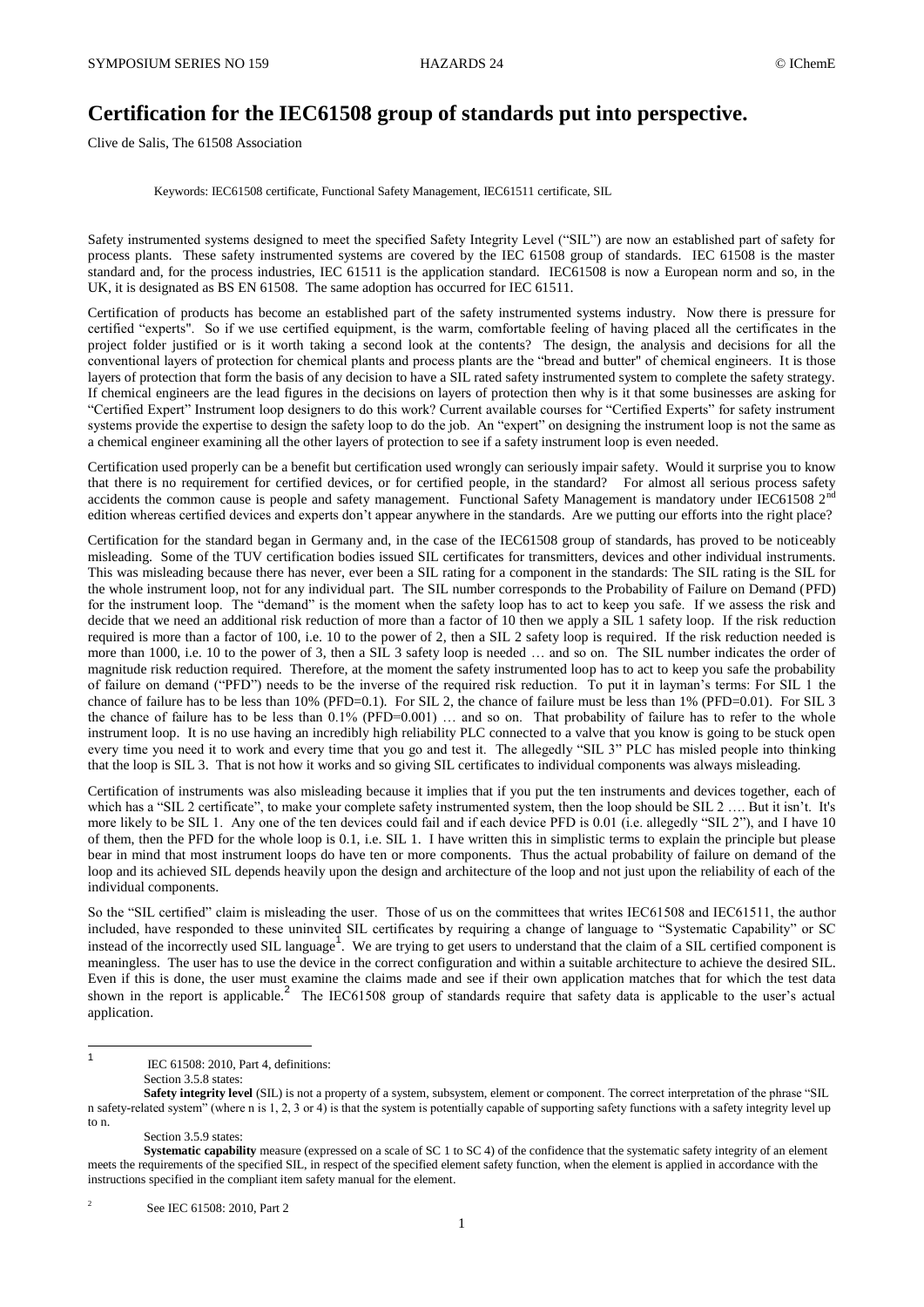The only way of checking that the equipment is suitable for use is to have the certified report. The report has value because it is certified by a third party. The report enables us to check that the claims made and the way in which the component is used are appropriate to the application. Without the report a SIL certificate is utterly useless. Any company that refuses to supply a copy of the report and only submits a certificate is putting the user in an impossible situation. Their equipment cannot be used.

A few years ago, with a previous employer, the author was involved in a project which was being undertaken by several contractors working together. The different parties were developing the design for an oil terminal. One of the parties wanted to use a particular "SIL 2 certified" PLC. The safety manual for the PLC shows that the basis of the claim and the basis of all the reliability data assumes that the PLC is being used for 16 hours per day, 5 days per week, 52 weeks per year. Of course the oil terminal needs to operate 24 hours per day, 7 days per week, 365 days per year. So there was no useable safety and reliability data for this product and yet the top management was angrily saying that the PLC has a SIL 2 certificate and the author should stop putting obstacles in the way of using it. To make matters worse the product claimed compliance with IEC 61511 and yet it was using assumptions based upon factory-returns. Factory returns are outside the scope of IEC 61511. The certificate was completely misleading the other contractors in the project. A device certified for 16 hours per day, 5 days per week is one designed for use in a machine-workshop, or similar duty, in which the user is expect to turn the lights out when they go home at the weekend. Therefore it does not follow that the same reliability is achieved when the device is used 24/7/365 in a refinery application. The SIL 2 claim might be valid for a machine-workshop but had no validity for an oil terminal.

IEC61508, and particularly the process industry application of it in IEC61511 has become the accepted standard for high integrity safety instrumented systems. However, the majority of industry is still naively asking for certification that the standard does not require, and has never needed, whilst ignoring its basic essentials. How long can this really go on for? Far too many companies specify in their enquiry that SIL certificates for the components are required and that certified experts should be employed. They fail to ask for either the safety manuals or reports that contain the data, and also fail to ask for proof of functional safety management. What is most deeply regrettable about this state of affairs is that neither of the former appear anywhere in the standard and both of the latter are basic fundamental requirements.

The standard never asked for certificates. PLCs are so complex that they are a good example of a device where third party certification is at its most useful, but let us get the emphasis right: we must have the report that goes with the certificate. A certificate without a report is a total waste of paper. The user needs the report. PLCs are so complex that a comprehensive report is a really important item to ask for and when it is backed by a third party then that is great. We don't actually need the certificate, what we need is the report. So why is it that many of the companies that get a certificate for their product then refuse to release the reports? They claim things like proprietary or commercially confidential information is in the report. This claim is heard for all sorts of products from valves and transmitters to PLCs. The report issued by the certification body is the property of the certification body's customer: The product manufacturer. Therefore the product manufacturers are able to release the report. Yet some withhold it. Is that reasonable? No. Let's be completely clear: The standards require evidence of the reliability of the loop for your application. If you don't have the safety and reliability data then you can't use the product because you don't have the evidence, and at that point it doesn't matter what the certificate says, or how many badges are on it, or how pretty the certificate looks. Without the safety and reliability data you cannot use the product. It is the data that is the absolutely essential part required by the standard. The designer is helpless without the reliability data and the evidence that the data is useable in their application. The promotion of certificates as being valuable and important has encouraged purchasers to ask for certification which is not required by the standard, whilst failing to ask for the safety and reliability data that is required by the standard.

The dangerous impact of this false requirement for certificates doesn't just stop there. A package plant

was supplied in the UK where certificates were delivered for the transmitters and the safety PLC, but no information was delivered showing the reliability of the total loop, its proof-testing requirements, use of diagnostics or any other important requirements of a safety loop. Nonetheless, at every level of the company they thought the certificates meant they had an approved safety system with the package. When the "SIL 2 certified" transmitter failed, the instrument engineer found another "SIL 2 certified" transmitter in stores from a different manufacturer. He replaced the failed unit and carried on until the visit of the safety inspector who asked the instrument engineer how he had adjusted the proof test interval to suit the change of transmitter. This was a completely new and baffling question for the instrument engineer, who thought he had simply done the sensible thing of swapping one "approved" transmitter for another. Of course reliability is a function of testing and maintenance as well as design. Therefore, the testing and maintenance plan for a safety loop is an essential. In this case the certificates had completely misled everyone involved into thinking that what they had was safe. And, sadly, it is not an isolated example.

The latest fashionable trend is to ask for a certified expert; yet again the standard never mentions certified experts anywhere, but it does demand functional safety management. This is dragging us gently by the nose towards the idea that if the project uses a certified expert then everything is OK. The standard requires functional safety management of everyone: not just the expert, not just the technician, but everyone (even including purchasing department). To have a certified expert and to fail to have functional safety management is to absolutely fail to comply with the standard. It is no use having a system designed by an expert based upon a SIL determination exercise undertaken by 'the misguided', and installed in a panel assembled by 'the foolish' that was tested and commissioned by 'the idiotic'. The "Safety Expert" Certificate of the one person in the chain is never proof that the rest of the people involved were also competent. Functional Safety Management is required to confirm that all people involved are competent at their tasks.

**.** 

Section 7.4.10.2 states:

The documentary evidence required by 7.4.10.1 shall demonstrate that:

a) the previous conditions of use (see Note 1) of the specific element are the same as, or sufficiently close to, those that will be experienced by the element in the E/E/PE safety related system;

NOTE 1 The conditions of use (operational profile) include all the factors that may trigger systematic faults in the hardware and software of the element. For example environment, modes of use, functions performed, configuration, interfaces to other systems, operating system, translator, human factors. Rigorous conditions for similarity of operational profile may be found in IEC 61784-3.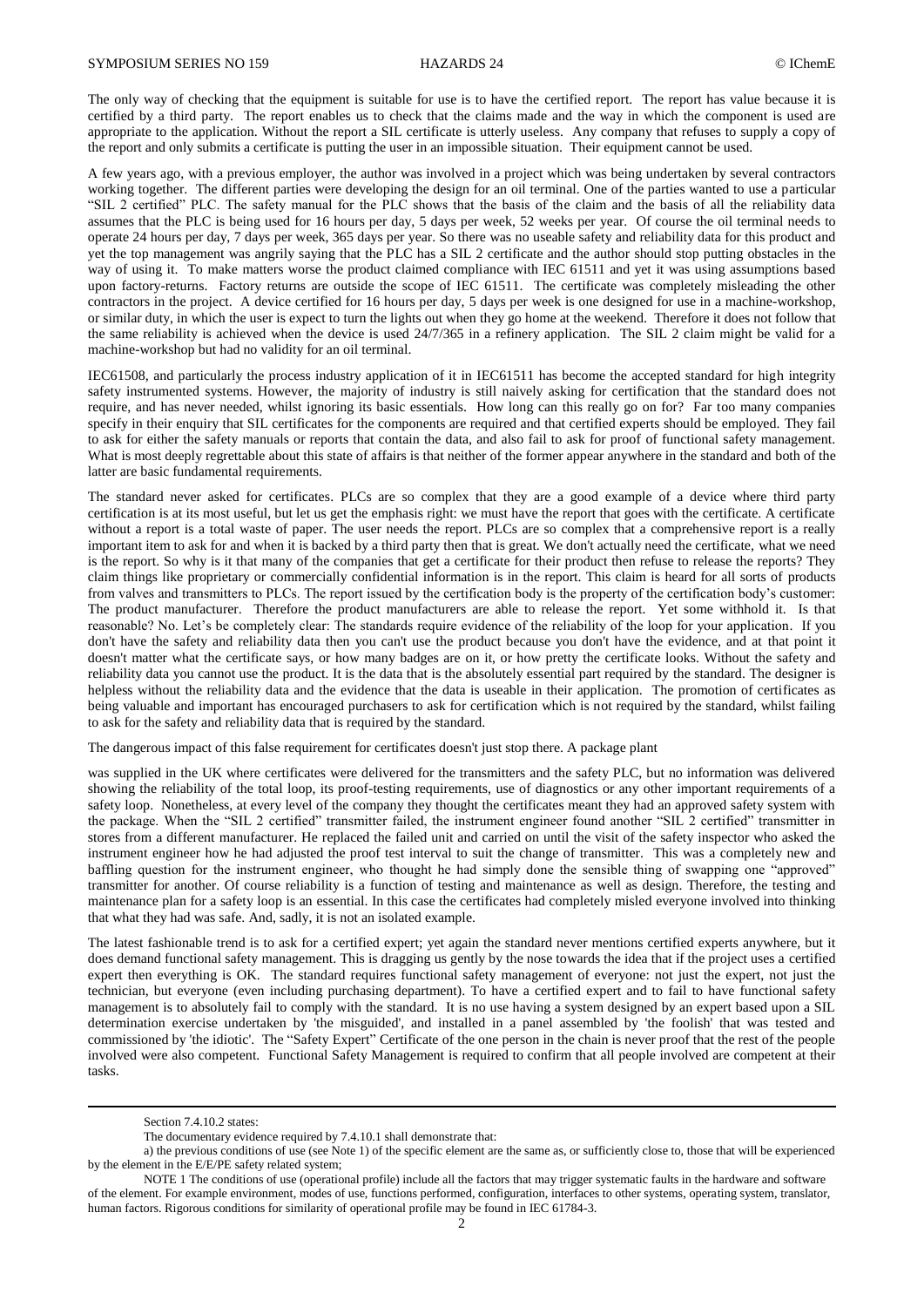Of course, it may well be right, having put the functional safety management in place, to find that the use of one of the certified expert courses is appropriate to meet the training needs of one of the people in the team ... but that decision arises out of functional safety management, it is not a replacement or substitute for functional safety management. The emphasis must be right: the standard requires functional safety management; the standard does NOT require a certified safety expert (see IEC61508 Part 1 clause 6 and the matching requirement exists in all the sector guidance standards  $-e.g.$  IEC61511 Part 1 clause 5).

The current certified safety expert exams concentrate on the design of safety instrumented systems and so they do not produce expertise on other areas such as SIL assessment (although the courses do partially cover the subject). However course titles like "certified safety expert" make far too many contractors and end-users assume that they are expert at everything. So, yet again, this approach is presently undermining safety and it just further reveals that the contractors and end-users have failed to put in place functional safety management.

The design, the analysis and decisions for all the conventional layers of protection for chemical plants and process plants are the "bread and butter" of chemical engineers. It is those layers of protection that form the basis of any decision to have a SIL rated safety instrumented system with which to complete the safety strategy. If chemical engineers are the lead figures in the decisions on layers of protection then why is it that some businesses are asking for "Certified Expert" Instrument loop designers to do this work?

Chemical engineers are competent to design process plant with appropriate layers of safety such as relief valves, safety trips, quench systems, inert atmospheres, bursting discs, bunds, flares etc. There is no requirement in either IEC61508 or in IEC61511 for certification. We do not need certified experts as much as we need competence for all people involved in the design from SIL assessment through to design, build and implementation. The I.Chem.E Safety & Loss Prevention group has been working on a core-curriculum to decide what an engineer undertaking a SIL determination exercise on a process plant needs to know. Training is available through a wide variety of companies for each of the competencies needed for good SIL assessment and the I.Chem.E is happy to provide supporting information to guide people through course selection.

Of course, one of the profound ironies of all the certification industry is that the same companies that promote the certificates they produce and the experts they certify also claim to be the leading experts in IEC61508 and its sector guidance standards. That claim will only gain genuine integrity when the report is promoted by those companies as being the essential requirement for the customer and the certificate as optional, and when they promote functional safety management as being the essential requirement of the standard and the certified experts as optional. In other words, the claim that such certification companies are the leading centre of expertise in IEC61508 is a hollow claim as long as their foremost promotions are certificates and experts when neither are required by the standard.

If safety is to be real then we must promote functional safety management. This must be top of the certification companies' agenda and not simply some lesser known offering. Contractors and end-users must require functional safety management from their suppliers and of themselves.

In August the HSE published their new guidance "Managing Competence for safety-related systems" that has significant implications for all process plant with safety critical trips and shutdown systems. The guidance is available from the HSE website and can be freely downloaded [\( http://www.hse.gov.uk/humanfactors/comah/competence.htm](http://www.hse.gov.uk/humanfactors/comah/competence.htm) )

If you have a critical safety trip you surely want to know that the people who designed it, those who installed it, those who are doing the maintenance and testing of it are all competent to do so. Your safety depends on it so you'd want to know that wouldn't you?

IEC61508 and the process industry guidance standard IEC61511 have titles that make them sound like its the instrument engineers' problem but it is actually us chemical engineers. We have responsibility for defining what is safety related for four out of the seven layers of protection so it is us chemical engineers who take the lead role in the assessment of the safety integrity level (SIL) for each safety related trip.

The seven layers of protection can be summarised as: 1) The process itself, 2) the design operating parameters (i.e. chemical inventory, design pressures and temperatures etc), 3) the mechanical design of vessels and pipework for containment, 4) the process control, 5) the passive protection systems and devices (equipment that will operate irrespective of power or air, e.g. relief valves) and 6) the powered safety systems (this layer includes the safety instrumented systems). The seventh layer is the emergency responses that work to minimise the impact of the unwanted event. Chemical engineers are involved heavily with layers 1, 2, 4, 5 and 6. They are also involved with layer 3. Therefore this subject of getting all the layers of protection right and avoiding unnecessary reliance upon SIL rated safety loops is of key importance to chemical engineers.

Since we have the lead role in the SIL assessment process, the HSE's new guidance for managing competency applies to us. The guidelines require us to assess the competency of our suppliers, contractors and sub-contractors. As a director of the first chemical engineering business in the UK to gain certification under the UKAS accredited scheme that covers competency management for safety systems, the author had a real insight into what is involved.

IEC61508 allows you to assess the risk of an unwanted event and evaluate the gap between that risk and your corporate tolerable target. The reliability demanded of the safety trip is proportional to that gap. The larger the gap, the more reliable the safety trip is required to be. If the gap is less than a factor of 10 then no SIL (Safety Integrity Level) is required but the HSE competency guidelines still apply as it has been carefully written to apply to everything safety-related. After all, it naturally follows that the existence of that gap means your safety depends on that trip. So it would become indefensible if you should have such trips designed, built, installed and maintained by people who are not properly competent to do so. Proper competency management is a completely reasonable requirement.

The real problems start to arise when you consider what the management of competency for safety critical systems actually requires. The HSE guidance for example does require that you assess the competency of all your suppliers and subcontractors. It even goes so far as to say that you should assess the competence of your suppliers' and subcontractors' suppliers and subcontractors. Further it says